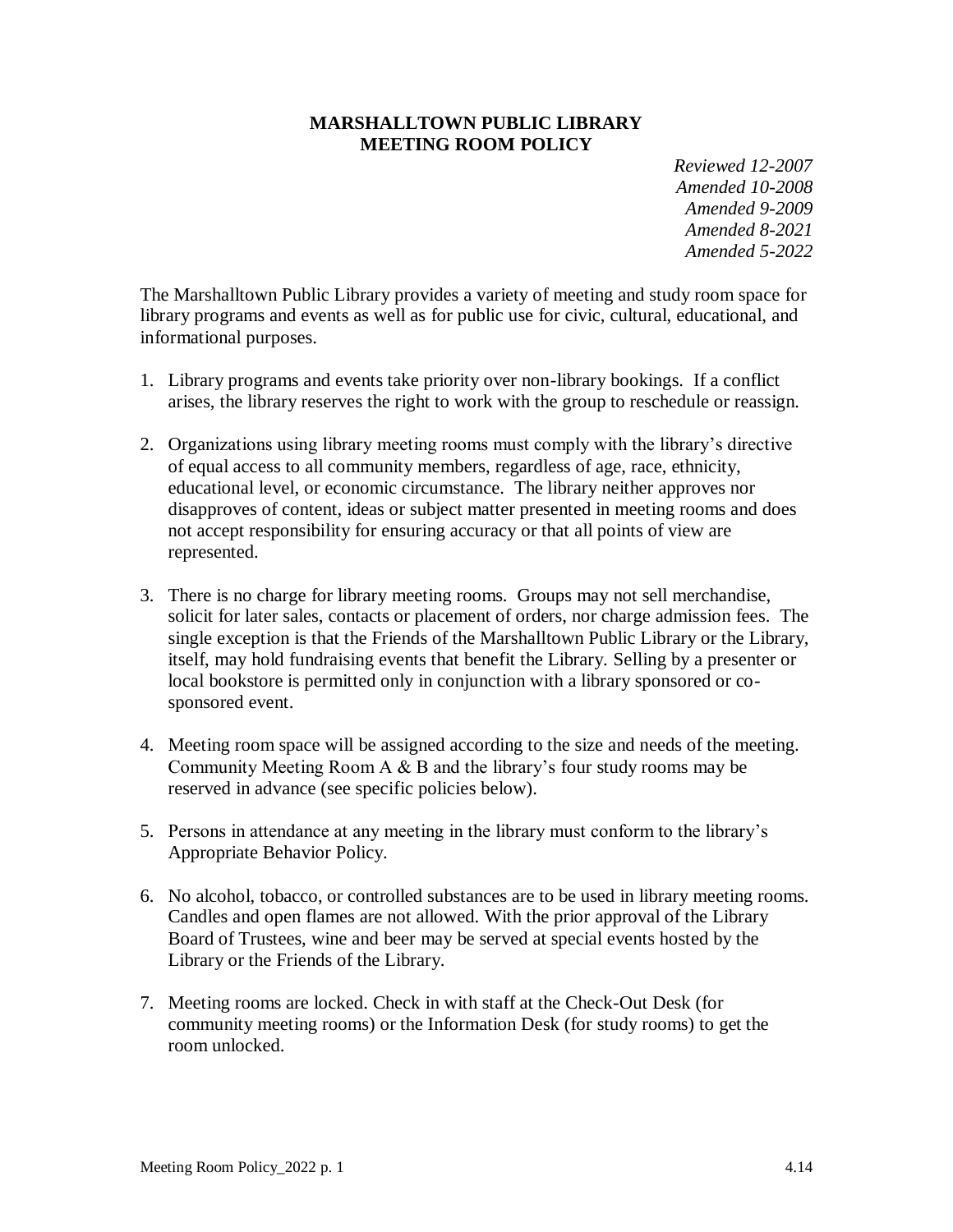- 8. The responsibility for proper care of the facilities lies with the organization or individuals booking the room. Broken or damaged materials, furniture, floor and wall coverings must be replaced or repaired to the satisfaction of library administration.
- 9. Meeting room equipment and furniture should be returned to the position in which it was found. All decorations or other articles used during the meeting must be removed. Any items put up on the wall must be removed without damage. The library is unable to store any equipment or materials belonging to organizations or individuals using library meeting rooms. The library does not have custodial staff to clean the meeting rooms, so groups are required to wipe down tables and vacuum the space after use.
- 10. Projection and other audiovisual equipment used in library meeting rooms is restricted to educational purposes or as part of the organization's program. Equipment must be reserved before the meeting. Library staff will set up the necessary equipment but cannot serve as projectionists or troubleshoot technology. Individuals or groups may not use meeting rooms to view recreational television or movies.

## **E.L. & J.C. Williams Community Meeting Rooms (Meeting Room A & B)**

- 1. Community Meeting Room A, Community Meeting Room B, or combined Community Meeting Rooms A&B are available to non-profit corporations (defined as those entities granted tax-exempt status by the IRS under section  $501(c)(3)$  or other sections of the Internal Revenue Code), non-profit groups that provide appropriate contact information, political committees, a candidate's campaign committee, and governmental subdivisions, departments, or bureaus. Community Meeting Rooms are not intended for use as regularly scheduled classrooms or study space by educational institutions. The Community Meeting room is not designed for use by a single individual or a very small group. The library reserves the right to select meeting room space appropriate to the needs and size of any meeting.
- 2. Community Meeting Room A, B, or combined A&B may be reserved in May for the following July 1 – December 31 and in November for the following January 1 – June 30. Community Meeting Rooms are reserved on a first come, first served basis. No entity---other than the Marshalltown Public Library, Friends of the Library, or the City of Marshalltown---may use the Community Meeting Rooms more often than once per month. Thirty minutes must be allowed between meetings. Meetings may begin 30 minutes after the library opens and all meetings are to check out at least 15 minutes before the library closes.
- 3. Community Meeting Rooms may be reserved by phone, in person, or online through the library's website. Organizations are asked to notify the library immediately should they determine that a reservation for a Community Meeting Room is no longer needed. No shows without notice may impact future use of the community meeting rooms.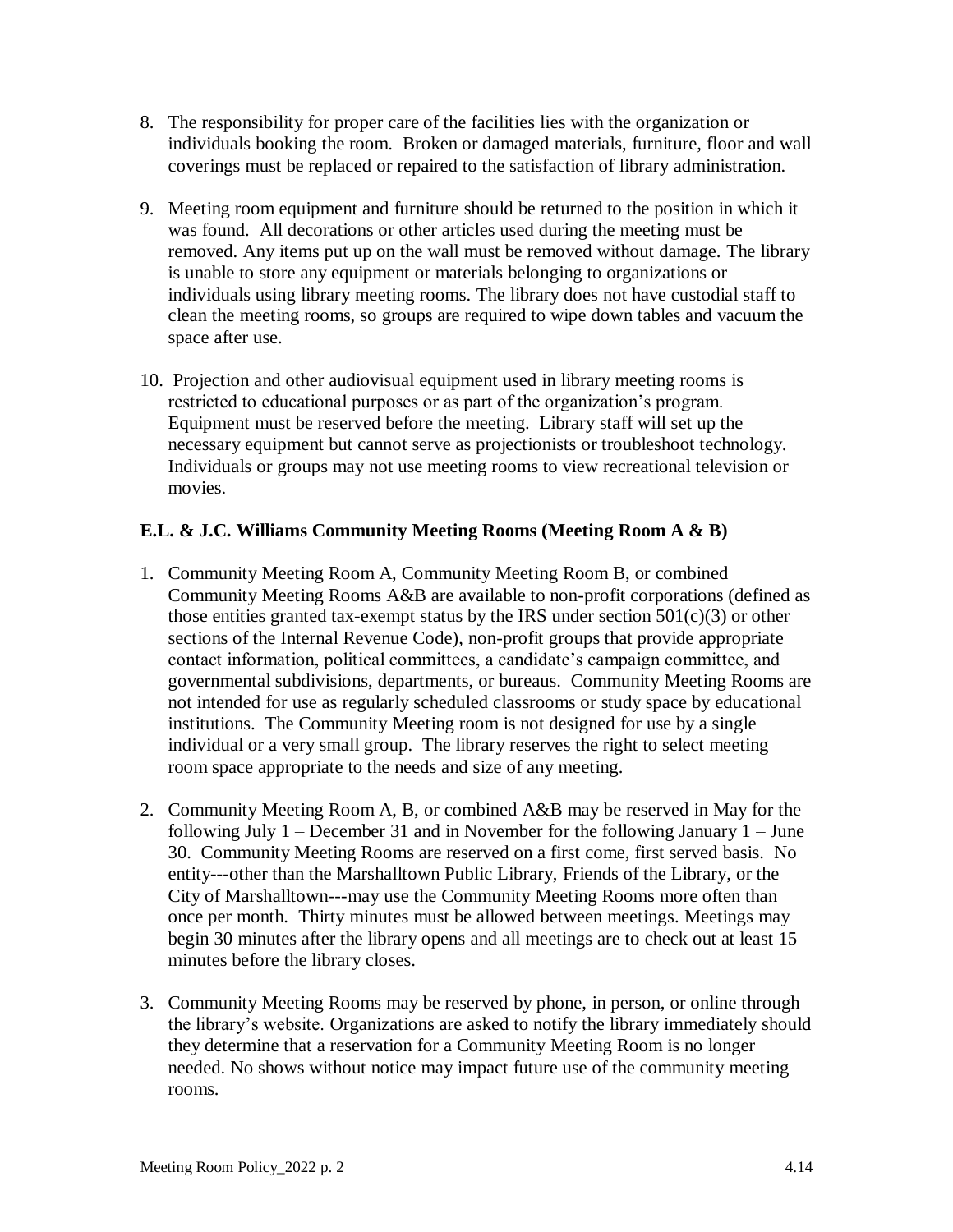- 4. Food and drink may be served in both Community Meeting Rooms. Groups using Community Meeting Room A or A&B (combined) have access to a kitchenette. Cups, glasses, plates, utensils, coffee, coffee filters, and other articles must be supplied by groups using the kitchenette. Groups should not expect to cook in the kitchenette. Groups using the kitchenette are asked to return all appliances to their proper places, remove all items from the refrigerator, and deposit all trash in the container provided. No articles are to be left in the cupboards, dishwasher, or sink. Groups serving food are expected to wipe down the kitchenette and tables used with provided cleaning supplies, vacuum the room, and remove trash from the room.
- 5. Set up and clean up is the responsibility of the organization using the meeting room. Furniture may be arranged to fit the needs of the organization but must be returned to its original configuration. A custodial fee may be charged to groups who fail to return a meeting room to its original condition.
- 6. The size, amenities, and equipment available in Community Meeting Rooms are listed below. Although the library will make every attempt to provide equipment in good working order, organizations must understand that equipment and the library's Internet connection will sometimes fail.

#### **Community Meeting Room A**

Occupancy: 80 Room Size: 27' X 40' (1,068 sf) Wireless Internet Podium & sound system Projector/DVD player on cart Television on cart. Kitchenette with dishwasher, microwave, & refrigerator (no freezer) Coffeepot and electric teakettle 9-6ft tables & 42 chairs

#### **Community Meeting Room B**

Occupancy: 80 Room Size: 27' X 40' (1,060 sf) Wireless Internet Podium & sound system Ceiling mounted projector and screen DVD player Television on cart. Coffeepot on cart 9-6ft tables & 42 chairs

### **Community Meeting Room A&B (combined)**

Occupancy: 160 Room size: 54' X 40' (2,128 sf)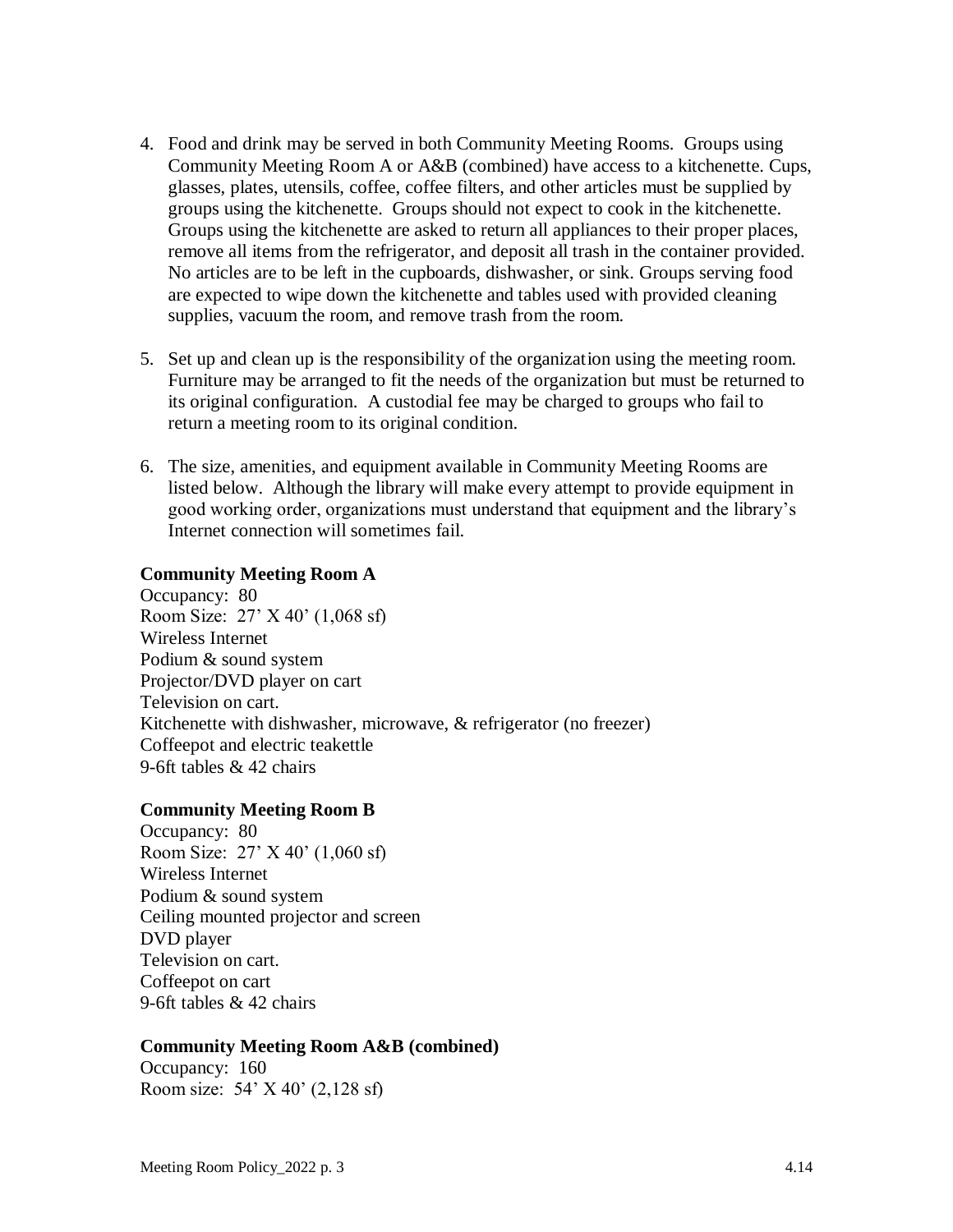18-6ft tables and 84 chairs Additional chairs and tables in storage: 12-6ft tables and 115 chairs

### **Group Study Rooms**

- 1. Group Study Rooms are available to non-profit corporations (defined as those entities granted tax-exempt status by the IRS under section  $501(c)(3)$  or other sections of the Internal Revenue Code), non-profit groups that provide appropriate contact information, political committees, a candidate's campaign committee, and governmental subdivisions, departments, or bureaus. Group Study Rooms are also appropriate for student groups, book clubs, or other community groups. Group study rooms may be used by business groups provided that no sales, solicitation for further sales, or fee-based services are conducted. Group study rooms are not intended for use as scheduled classrooms or study space by educational institutions.
- 2. Group Study Rooms 1 &2 are designed for use by small groups and may not be reserved for individual use. Group Study Rooms 3 &4 are designed for use by individuals and very small groups of not more than four people. The library reserves the right to select meeting room space appropriate to the needs and size of any meeting.
- 3. Group Study Rooms may be reserved in May for the following July 1 December 31 and in November for the following January 1 – June 30. Group Study Rooms are reserved on a first come, first served basis. No entity---other than the Marshalltown Public Library, Friends of the Library, or the City of Marshalltown---may reserve a Group Study Room for use more often than once per week. Group study rooms may be used by groups for up to three hours.
- 4. Group Study Rooms may be reserved by phone, in person, or online through the library's website. Those who have reserved Group Study Rooms can check in at the Information Desk and staff will unlock the room for you. Organizations are asked to notify the library immediately should they determine that a reservation for a Group Study Room is no longer needed. No show without notice may impact future use of Group Study Rooms.
- 5. Covered drinks are allowed in all study rooms. Food is allowed only in the Community Meeting Rooms.
- 6. The size, amenities, and equipment available in Group Study Rooms are listed below. Although the library will make every attempt to provide equipment in good working order, organizations must understand that equipment and the library's Internet connection will sometimes fail.

**Group Study Room #1** Occupancy: 10